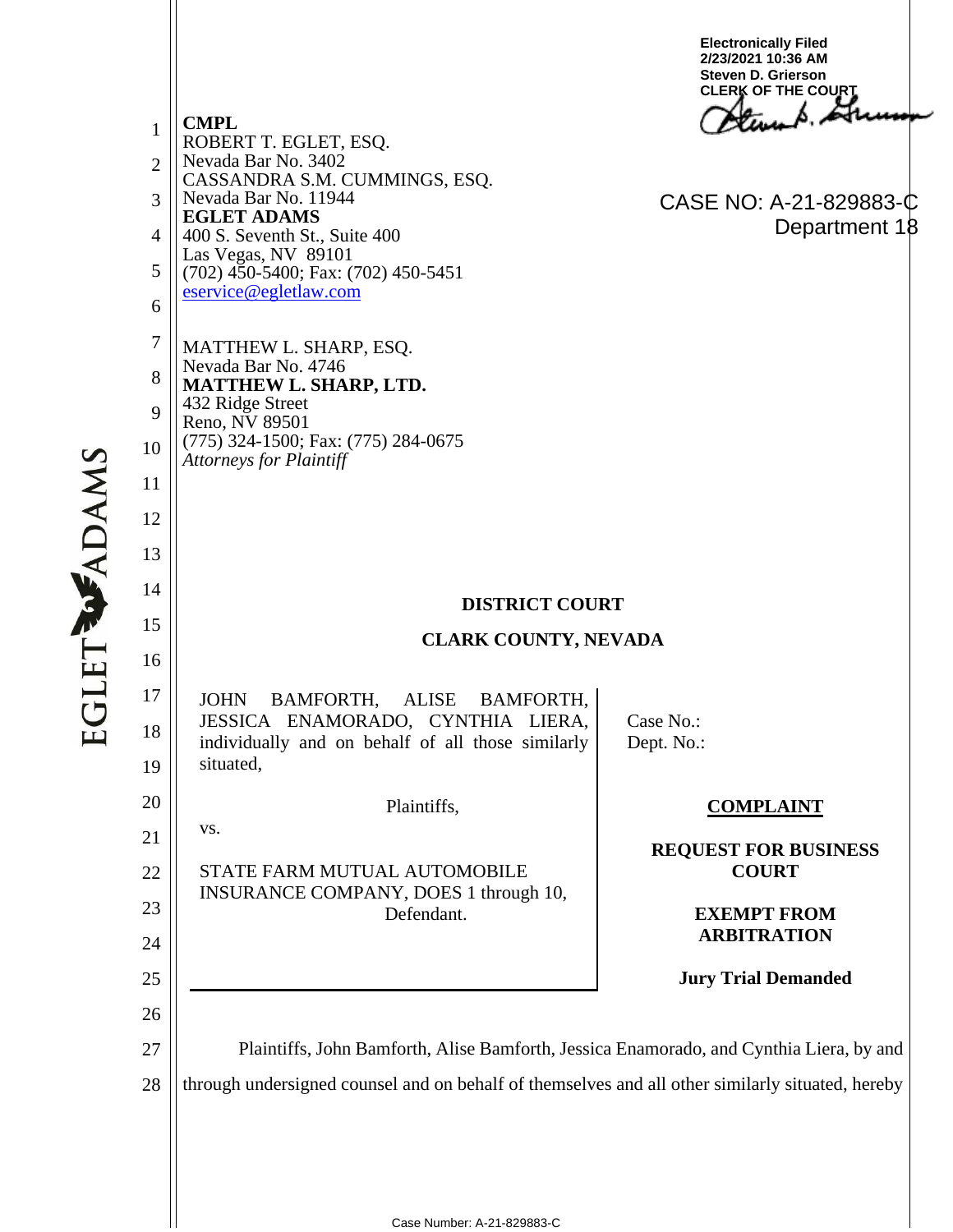1 2 submit this Class Action Complaint against Defendant, State Farm Mutual Automobile Insurance Company (hereinafter "State Farm").

### **I. INTRODUCTION**

1. This action seeks class-wide relief for Defendant State Farm's failure to provide and charge a fair and appropriate insurance premium and to provide premium reduction to its Nevada automobile insurance policyholders amid the COVID-19 pandemic.

2. Plaintiffs bring this action on behalf of themselves and on behalf of all Nevada residents who held automobile insurance policies through State Farm as of March 1, 2020, and who have thereafter continued to be State Farm automobile policyholders.

3. Plaintiffs and the class, along with everyone in this country, have faced substantial life changes since March 1, 2020 because of the COVID-19 pandemic, including reduced driving time and miles. The reduction of driving time and miles driven reduces the risk associated with insuring Plaintiffs and the class members' vehicles. State Farm has not taken the appropriate action to reduce Plaintiffs and the class members' premiums to accurately reflect the decreased risk.

### **II. PARTIES**

18 19 4. Plaintiffs, John Bamforth and Alise Bamforth, are residents of the State of Nevada, and current automobile insurance policyholders of State Farm.

20 21 5. Plaintiff, Jessica Enamorado, is a resident of the State of Nevada, and a current automobile insurance policyholder of State Farm.

22 23 6. Plaintiff, Cynthia Liera, is a resident of the State of Nevada, and a current automobile insurance policyholder of State Farm.

24 25 7. Defendant, State Farm Mutual Automobile Company is an Illinois based mutual company, with offices at 1 State Farm Plaza, Bloomington, Illinois, 61710.

26 27 8. Defendants DOE 1 through 10 are insurance companies that fall within the State Farm umbrella that provide policies of automobile insurance to Nevada residents.

**EGLET WADAMS** 

3

4

5

6

7

8

9

10

11

12

13

14

15

16

17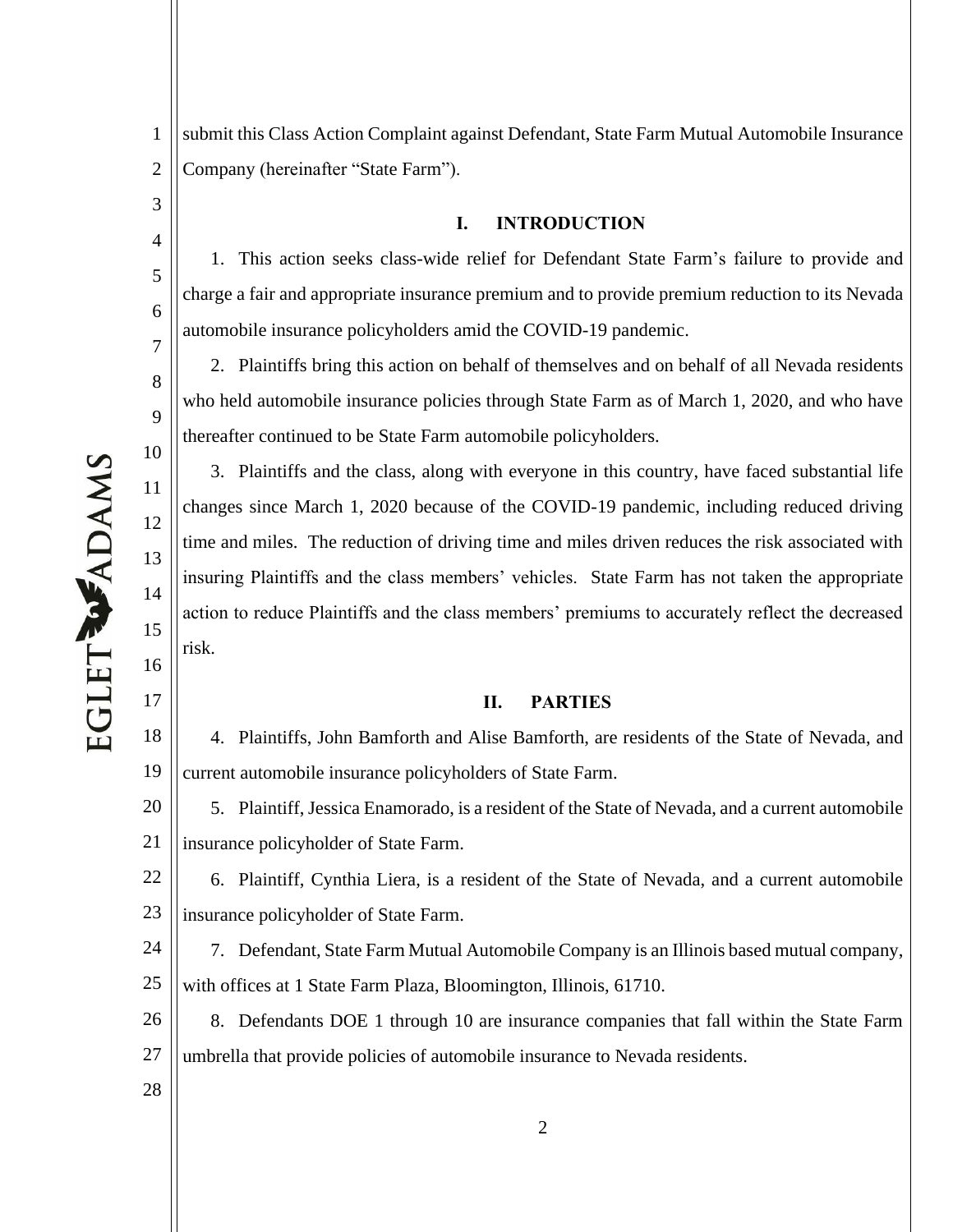EGLET WADAMS

10

11

12

13

14

15

16

17

18

19

20

21

1 2 3 4 5 6 7 8 9 9. That the true names and capacities, whether individual, corporate, associate, or otherwise, of the Defendants herein designated as DOE are unknown to Plaintiffs at this time who therefore sue said Defendants by fictitious names. Plaintiffs allege that each named Defendant herein designated as DOE is negligently, willfully, contractually, or otherwise legally responsible for the events and happenings herein referred to and proximately caused damages to Plaintiff as herein alleged. Plaintiff will seek leave of Court to amend this Complaint to insert the true names and capacities of such Defendants when same have been ascertained and will further seek leave to join said Defendant in these proceedings. Plaintiffs believe each Defendant named as DOE was responsible for contributing to Plaintiffs' damages as set forth herein.

### **III. JURISDICTION AND VENUE**

10. That exercise of jurisdiction by this Court over each and every Defendant in this action is appropriate because each and every Defendant has done, and continues to do business in the State of Nevada, and contracted with Nevada residents, breached contracts with Nevada residents, and violated Nevada laws.

11. State Farm is an insurance company licensed to do business in Nevada, and it sells automobile insurance to Nevada residents and charges and collects premiums from those citizens. 12. State Farm sold a Nevada insurance policy to Plaintiffs where they reside in Clark County, Nevada.

13. That exercise of jurisdiction by this Court is further appropriate where Plaintiffs reside in the County of Clark, State of Nevada.

22 23 24 25 26 27 14. That this Court has jurisdiction over the subject matter of this action. That exercise of the jurisdiction by this Court over State Farm in this action is appropriate because State Farm has done, and continues to do, business in the State of Nevada, and committed the wrongdoings alleged in this Complaint in the State of Nevada. Additionally, this Court has jurisdiction over the claims alleged herein as they arise out of contracts entered into with Nevada residents and State Farm's actions violate Nevada law.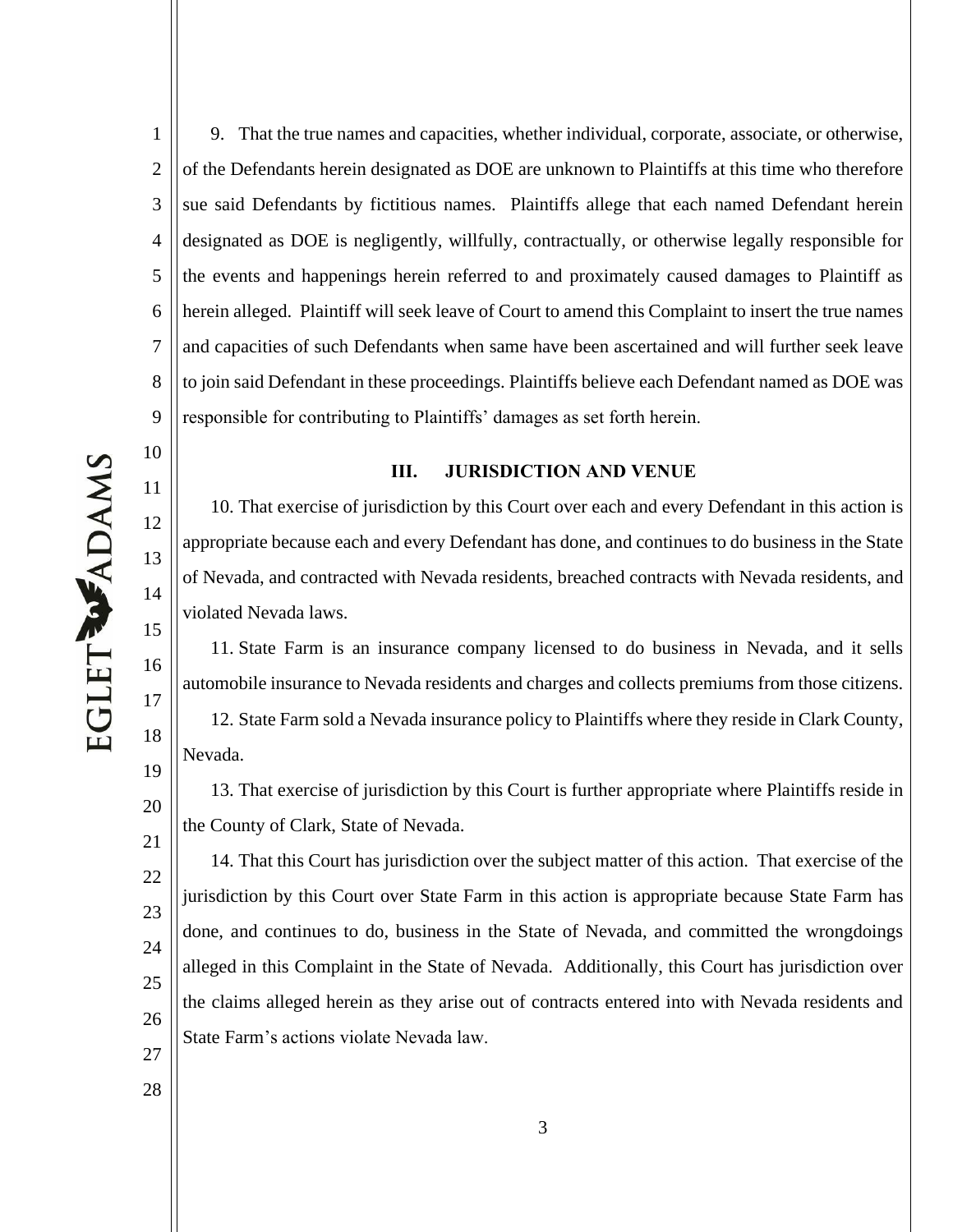1

2

7

8

9

10

11

12

13

14

15

16

17

18

19

20

21

25

26

### **IV. FACTUAL BACKGROUND APPLICABLE TO THE PROPOSED CLASS**

15. State Farm is a prolific underwriter of automobile insurance in Nevada.

3 4 5 6 16. On information and belief, and throughout the entirety of the COVID-19 pandemic, State Farm has enjoyed a substantial share of the auto insurance market in Nevada. At all times relevant to this case, State Farm has derived substantial revenues and profits from the sale of automobile insurance to Nevada residents, including Plaintiffs, and all others similarly situated.

### **V. GENERAL ALLEGATIONS**

17. Coronavirus disease 2019 ("COVID-19"), is a novel, virus-borne, and potentially deadly illness that impacts various systems within the body of those infected with the disease. Since its emergence in late 2019, it has spread rapidly across the globe, reaching pandemic levels. On January 20, 2020, it was declared a "public health emergency of international concerns" by the World Health Organization. A week later, the U.S. Secretary of Health and Human Services declared the virus a public health emergency in the United States.

18. COVID-19 is highly contagious and appears capable of spreading exponentially through transmission by persons who are symptomatic, asymptomatic, or pre-symptomatic.

19. As of the date of this complaint, the U.S. Centers for Disease Control and Prevention has recorded over 28 million cases of COVID-19, and over 497,000 COVID-related deaths in the U.S. alone.

20. The State of Nevada suffered over 4,700 COVID-related deaths as of the date of this Complaint. $<sup>1</sup>$ </sup>

22 23 24 21. On March 12, 2020, Nevada Governor Steve Sisolak issued the Declaration of Emergency for COVID-19.<sup>2</sup> In that declaration, the Governor "determined that the State of Nevada is experiencing events that require a coordinated response for the health and safety of the public."<sup>3</sup>

27  $1 \frac{\text{https://nvhealthresponse.nv.gov/}}{\text{https://nvhealthresponse.nv.gov/}}$  (last visited February 22, 2021).

<sup>28</sup> <sup>2</sup> https://gov nv.gov/News/Emergency Orders/2020/2020-03-12 - COVID-19 Declaration of Emergency/ (last visited January 28, 2021). 3 *Id.*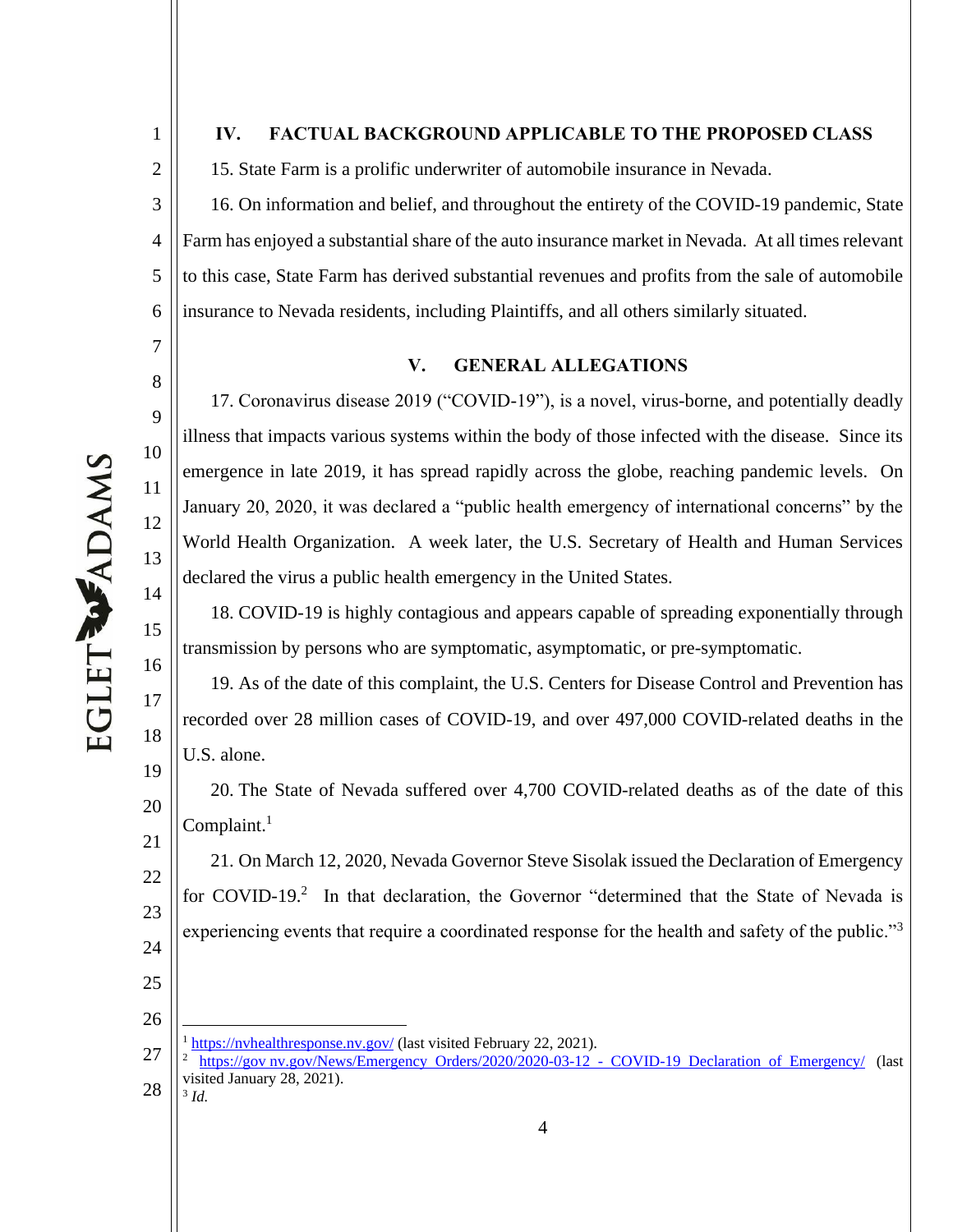The declaration "will remain in effect until the Chief Medical Officer notifies the Governor that the health event has been abated and the Governor issues an order terminating the emergency."<sup>4</sup> 22. On March 15, 2020, Governor Sisolak issued the COVID-19 Declaration of Emergency Directive 001 closing all "public, community, and private K-12 schools in the state" until the Order is rescinded.<sup>5</sup>

 23. On March 19, 2020, Governor Sisolak issued COVID-19 Declaration of Emergency Directive 002 closing all in-person gaming establishments.<sup>6</sup>

 24. On March 20, 2020, Governor Sisolak issued COVID-19 Declaration of Emergency Directive 003 closing all "non-essential businesses" that promote social gatherings and prolonged interactions between individuals where risk of transmission is high.<sup>7</sup> These businesses included recreation centers, clubhouses, nightclubs, movie theaters, massage parlors, adult entertainment establishments, brothels, live entertainment venues, gyms and studios, and aesthetic services (i.e. beauty shops, tanning salons, wax salons).<sup>8</sup>

 25. On March 24, 2020, Governor Sisolak issued COVID-19 Declaration of Emergency Directive 007, which stated that "[t]he Nevada general public shall not gather in groups of ten or more in any indoor or outdoor area," and directing local governments to limit the general public's use of "recreational equipment, including, without limitation, playground equipment, basketball courts, volleyball courts, baseball fields, beaches, or football fields, in a manner that causes the congregation of ten or more persons."<sup>9</sup>

 26. On November 10, 2020, Governor Sisolak once again urged all Nevadans to restrict their activities outside the home to only those essential activities for two  $(2)$  weeks, dubbed "Stay at Home  $2.0$ ." This request is a direct result of the rising numbers of COVID-19 infections within

- - *Id.*

- Declaration of Emergency Directive 001/ (last visited January 28, 2021). https://gov nv.gov/News/Emergency Orders/2020/2020-03-18 - COVID-
- Declaration of Emergency Directive 002/ (last visited January 28, 2021).
- https://gov nv.gov/News/Emergency Orders/2020/2020-03-20 - COVID-
- Declaration of Emergency Directive 003 (Attachments)/ (last visited January 28, 2021). *Id.*
- https://gov nv.gov/News/Emergency Orders/2020/2020-03-24 COVID-
- Declaration of Emergency Directive 007 (Attachments)/ (last visited January 28, 2021).

 https://gov.nv.gov/News/Emergency Orders/2020/2020-03-15 - COVID-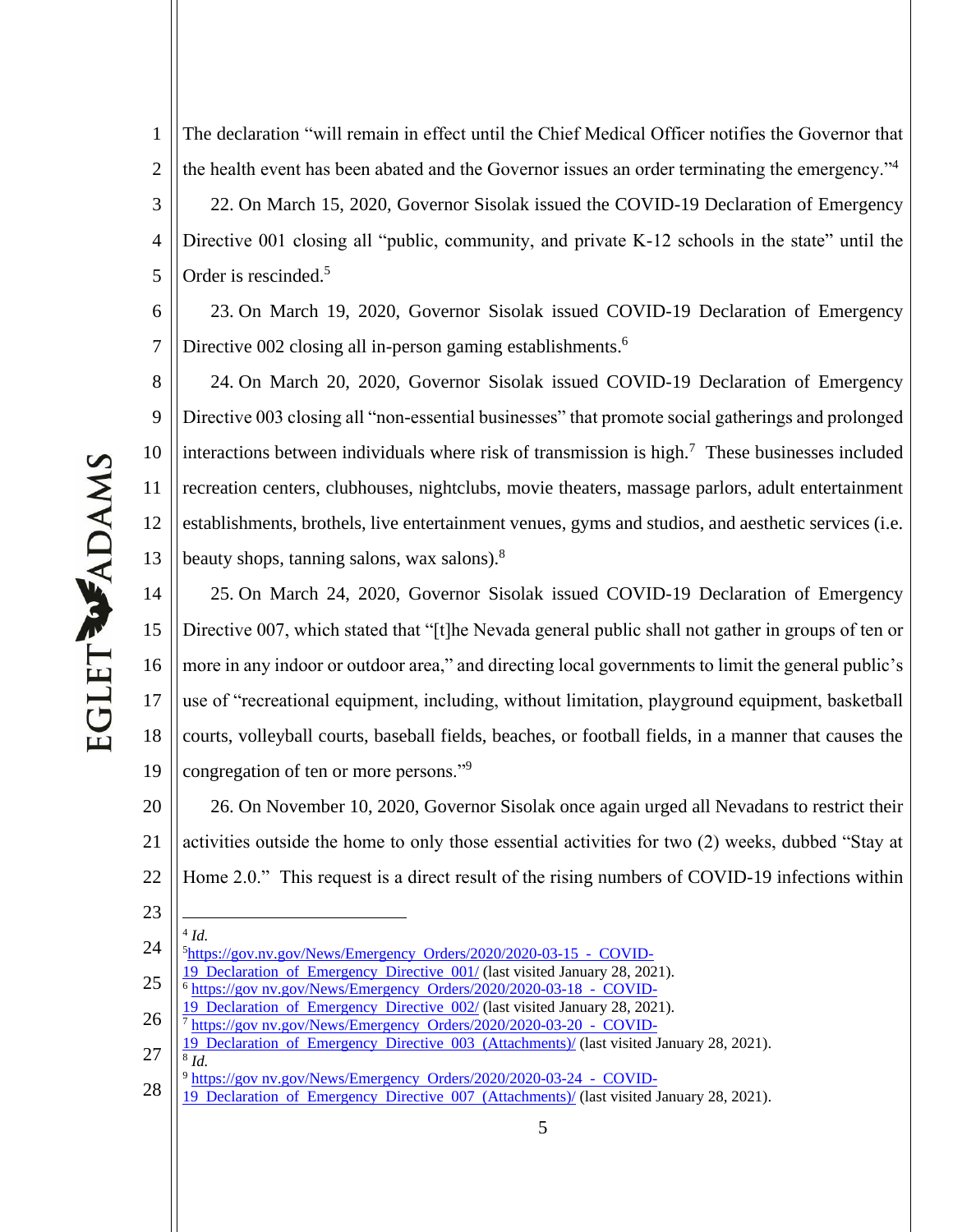1 2 the State. The Governor warned that, if the infection numbers do not decrease, the State will likely be subject to another mandatory shut-down.

3 4 5 6 7 27. The practical effect of the COVID-19 crisis and the State of Nevada's response thereto has been to dramatically reduce the vehicle traffic on Nevada's roads. With non-essential businesses and schools closed as well as the limitation on the size of gatherings and people forced to remain at home due to the public health crisis, Nevada residents have been driving less frequently and shorter distances.

8 9 10 11 12 28. Vehicular traffic throughout Nevada has been greatly reduced during the COVID-19 pandemic. For example, in April 2020, the vehicular traffic at the Nevada-California border was sixty-six percent (66%) lower than it was in April 2019. Traffic volumes decreased between sixty percent (60%) to seventy percent (70%) compared to the same time periods in 2019. These reductions have been statewide.

13 14 15 16 17 18 19 29. With fewer people driving fewer miles, there are fewer automobile accidents and, therefore, fewer automobile insurance claims. The COVID-19 pandemic has thus led to a dramatic reduction in automobile insurance claims by Nevada residents. For example, there was a sixty percent (60%) reduction in automobile accidents in Southern Nevada in March 2020 from the prior year. This significant drop in driving, collisions, and automobile insurance claims during the pandemic will almost certainly continue for the foreseeable future, and for as long as the COVID-19 crisis continues.

20 21 22 30. In particular, the COVID-19 pandemic has led to a dramatic reduction in the number of Nevada automobile insurance claims that have been submitted and will be submitted to State Farm.

23 24 25 26 27 28 31. Insurance companies have provided varying forms of premium refunds or credits during the COVID-19 pandemic ranging from nothing at all to the 35% CHUBB provided to its insureds. These refunds or credits are arbitrary and inconsistent in amount and duration. In fact, the only consistency among the refunds or credits is that they are arbitrary and capricious, as well as insufficient to provide fair, actual, and meaningful relief to the insureds as illustrated in the following table: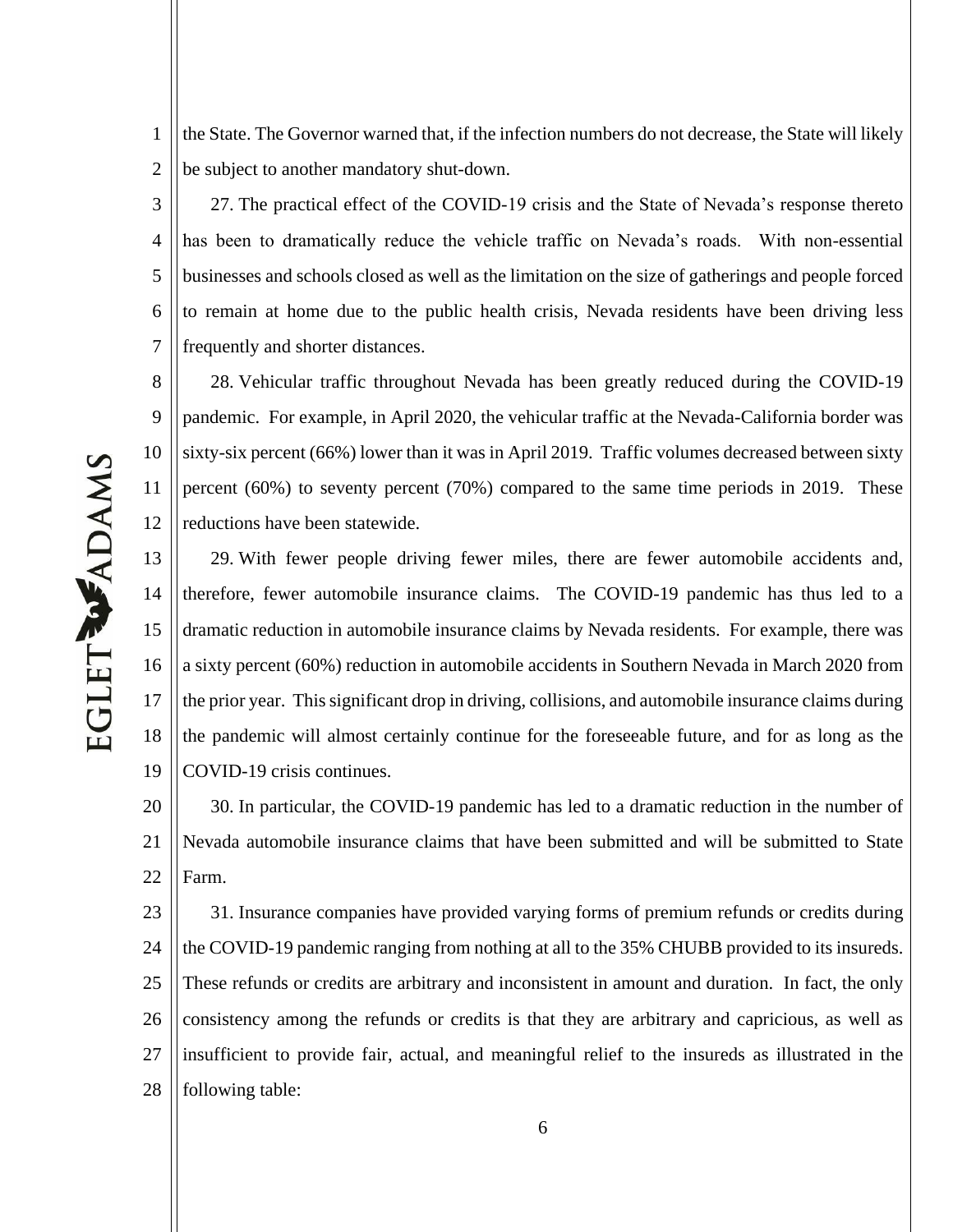| <b>Insurance Company</b> | Quantity                                                                              | <b>Duration</b>                                                                              |
|--------------------------|---------------------------------------------------------------------------------------|----------------------------------------------------------------------------------------------|
| Acuity                   | \$50 - \$100 one time refund<br>(amount depends on the<br>number of insured vehicles) | One time                                                                                     |
| Allstate                 | 15% discount                                                                          | 2 months (April & May<br>2020)                                                               |
| <b>Farmers Insurance</b> | 25% credit for 1 month and<br>15% for 1 month                                         | 2 months (April & May<br>2020)                                                               |
| Gieco                    | 15% credit                                                                            | For an entire policy, but<br>ONLY upon insurance<br>renewal between April 8-<br>Oct 7, 2020. |
| <b>Liberty Mutual</b>    | 15% refund                                                                            | 2 months (April & May<br>2020)                                                               |
| Nationwide               | \$50                                                                                  | One time                                                                                     |
| Progressive              | 20% credit                                                                            | 2 months (April & May<br>2020)                                                               |
| <b>State Farm</b>        | 25% credit                                                                            | 3 months (March - May<br>2020)                                                               |
| <b>Travelers</b>         | 15% credit                                                                            | 3 months (April - June 2020)                                                                 |
| <b>USAA</b>              | 20% credit for 3 months then<br>reduced to a 10% credit for 2<br>months               | 5 months (March – July<br>2020)                                                              |

EGLET WADAMS

- 17 18 19 20 21 Though each insurance provider represented to its insureds that it understood the challenges individuals are facing during the COVID-19 pandemic and presented that fair refunds and credits were being issued, yet, none of them offered any meaningful relief that actually reflects the reduction in cars on the road and reduced driving during the pandemic.
- 22

23

## **A.** State Farm's Wrongdoing

24 25 26 27 28 32. Personal insurance rates are set to cover future expected claims and expenses. Auto insurers, including the Defendant State Farm, develop such rates by extrapolating from recent historical experience with premium payments, claims submitted, claim settlement expenses, and non-claim selling and administrative expenses, and then projecting future claims and costs from that data.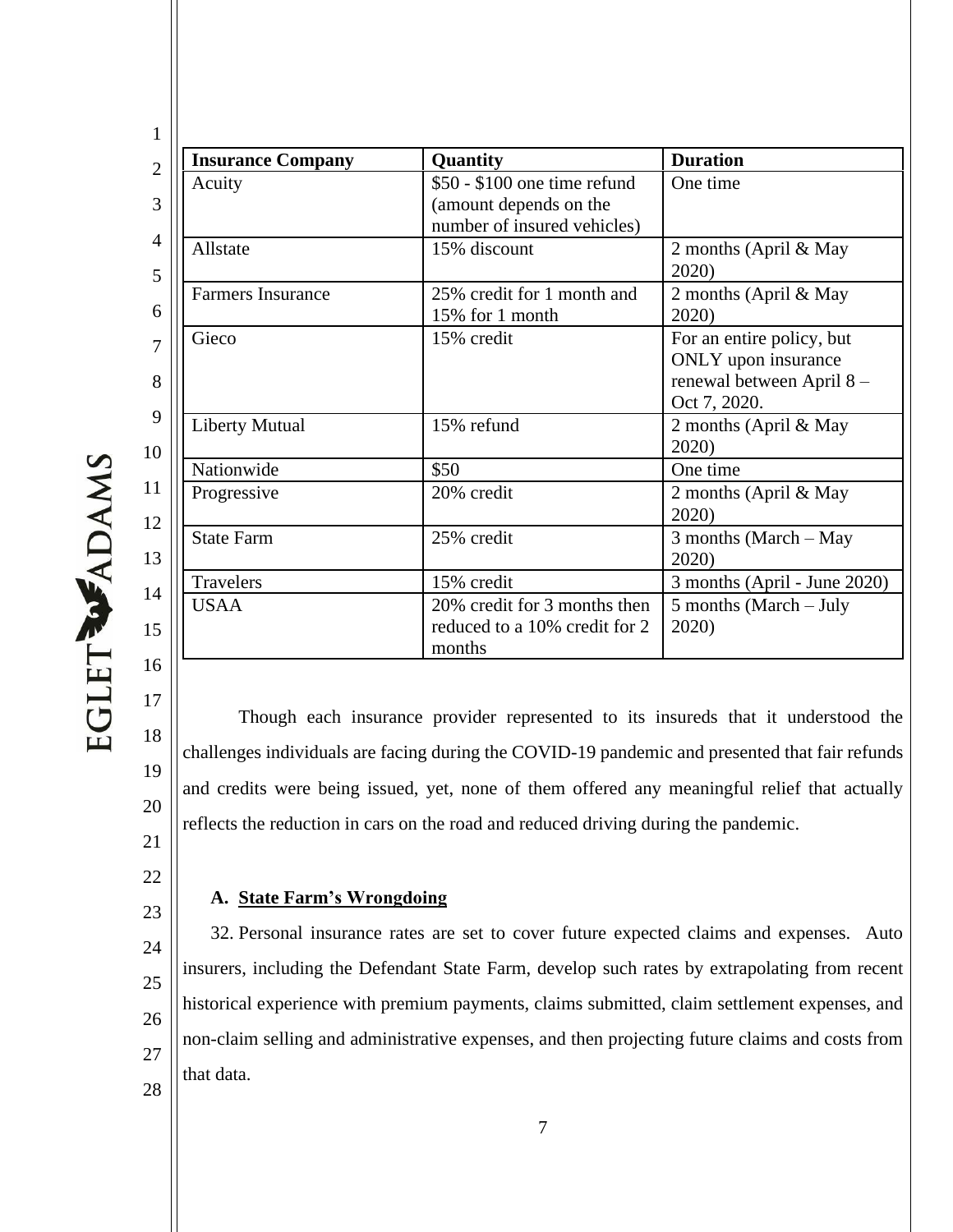1 2 33. Under Nevada law, Defendant State Farm may not charge an insurance premium that is excessive.

3 4 5 34. A premium is based, in part, upon what Defendant State Farm anticipates for future claims payments both in severity and frequency, and premiums are calculated based upon the extent of the insured's normal driving routine.

6 7 8 35. As a result of COVID-19 restrictions, the frequency and severity of claims incurred by State Farm were dramatically reduced and significantly less than what was anticipated when the premium was charged.

9 10 11 12 36. As a result of COVID-19 restrictions, State Farm insureds drove significantly less than what was anticipated by State Farm when it developed the premium. As an example, Plaintiffs' driving time and mileage has been, and continues to be, greatly reduced because of the COVID-19 pandemic.

37. As a result of COVID-19 restrictions, State Farm has and will incur significantly less expenses in claim payments than what was anticipated when the premium was charged.

15 16 38. As a result of COVID-19 restrictions, State Farm has charged and collected an excessive premium to its insureds in the past and into the future.

17 18 39. State Farm is aware that it cannot charge an excessive premiums, and it has an affirmative duty under law to return any excessive premiums that was collected.

19 20 21 40. Many auto insurers have provided what the industry refers as "premium relief" to their policyholders, but the so-called "relief" is actually designed to allow insurers to retain excessive premiums in light of COVID-19 restrictions.

22 23 41. State Farm knows that the premiums it charged and collected following COVID-19 restrictions is grossly excessive.

24 25 26 27 28 42. Specifically, in statements posted on its website (and still shown on the website as of the filing of this Complaint), State Farm provided its policyholders with an average credit of 25% of their premiums for a period of March 20 through May 31st, 2020. State Farm also claims to be reducing rates by an average of 12.7% for Nevada policyholders for current customers only at the time of policy renewal as well as for new and returning customers. This reduction is not only

13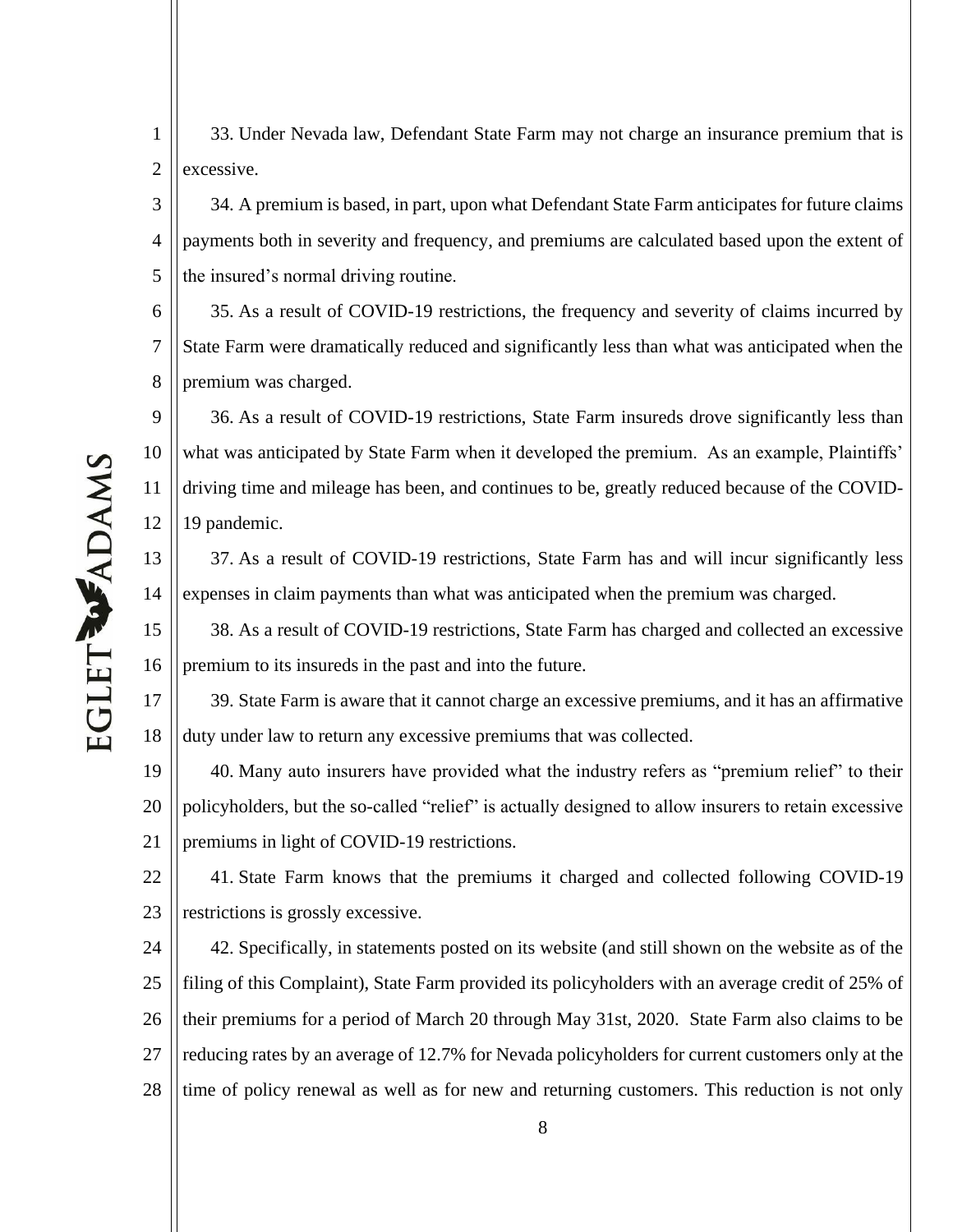3 4 5 6 7 8 43. This premium credit is inadequate such that even if the credit is applied to Plaintiffs and those similarly situated, the Plaintiffs have paid and will continue to pay a grossly excessive premium. 44. This premium credit is designed to allow State Farm to retain a grossly excessive premium and to continue charging a grossly excessive premium into the future.

time of renewal or at sign up.

45. State Farm has and will continue to receive a windfall as a result of, the COVID-19 pandemic.

insufficient concerning the actual reduction in driving time and distance, but it only applies at the

46. State Farm, has continued to retain the excessive premium Plaintiffs, and those similarly situated, have paid and will pay into the future.

### **VI. CLASS ACTION ALLEGATIONS**

47. Plaintiffs bring this action on behalf of themselves and all others similarly situated, as representatives of the following proposed class: All Nevada residents who were automobile insurance policyholders of Defendant State Farm as of March 1, 2020, and who have thereafter continued to be State Farm automobile insurance policyholders.

48. Numerosity: Upon information and belief, Plaintiffs allege that the total number of Class members is dispersed across the State of Nevada. Consequently, joinder of the individual Class members would be impracticable. While the exact number of Class members is unknown to Plaintiffs at this time, and can only be ascertained through appropriate discovery, Plaintiffs believe that there are thousands of members in the proposed Class such that the disposition of the individual claims of the respective Class members through this Class action will benefit both the parties and this Court, and will facilitate judicial economy.

25 26 27 49. Ascertainability: The Class is ascertainable because, on information and belief, each Class member who holds a policy for automobile insurance through State Farm that was active as of March 1, 2020, is kept and stored in State Farm's electronic database and records.

1

2

9

10

11

12

13

14

15

16

17

18

19

20

21

22

23

24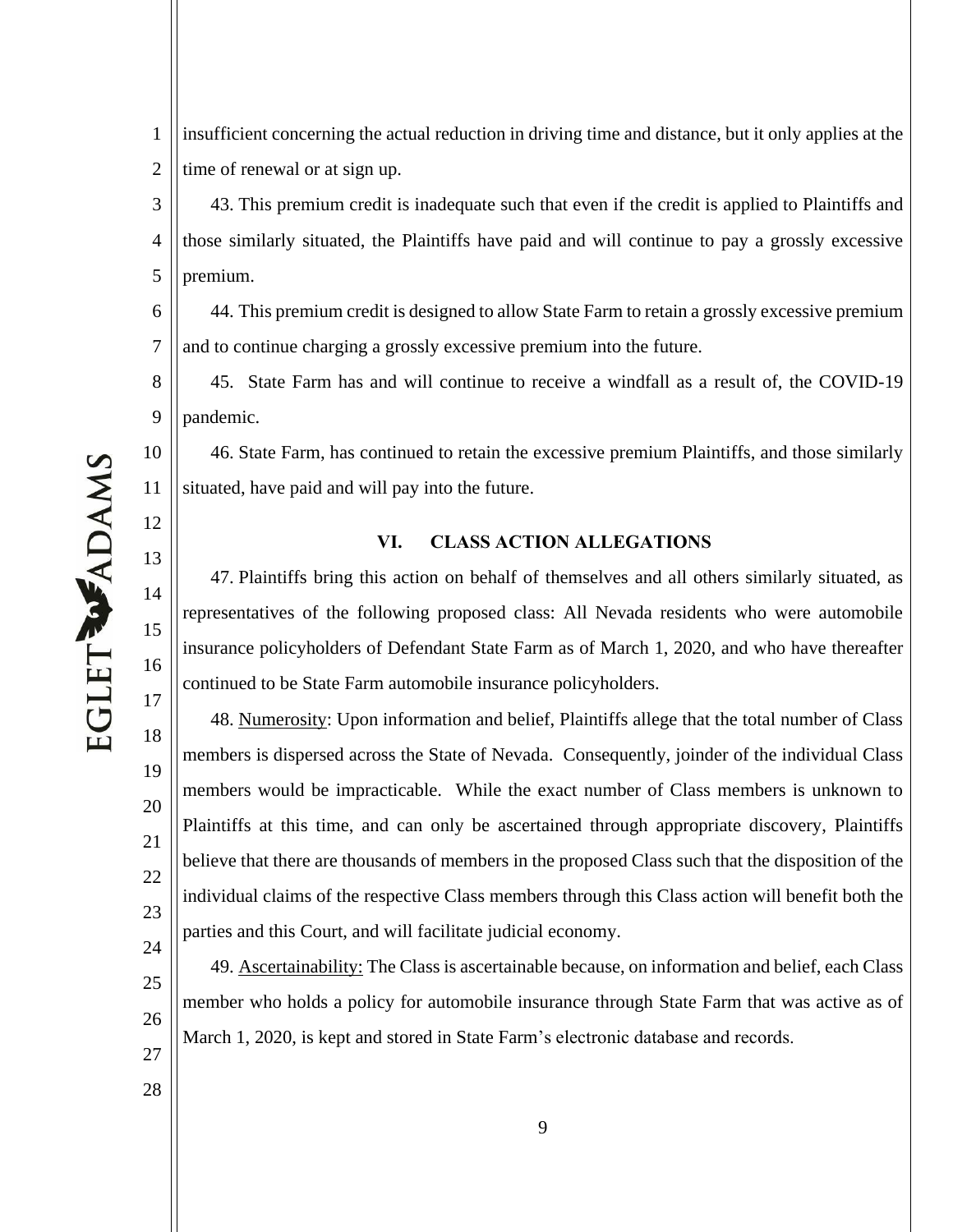1 2 3 4 50. Typicality: Plaintiffs' claims are typical of the members of the Class. The claims of Plaintiffs and the members of the Class are based on the same legal theories and arise from the same conduct. As such, the claims of the Plaintiffs and the Class rise and fall together and are typical of one another.

5 6 7 8 9 10 11 12 13 14 51. Common Questions of Fact and Law Predominate: Judicial determination of the common legal and factual issues essential to this case would be far more efficient and economical as a class action than in piecemeal individual determinations. There is no plain, speedy, or adequate remedy other than by maintenance of this lawsuit as a class action because individual actions for premium refunds are relatively small, making it economically infeasible for Class Members to pursue remedies individually. The prosecution of separate actions by individual Members of the Class, even if theoretically possible, would create a risk of inconsistent or varying adjudications with respect to the individual Class Members against Defendants and would establish incompatible standards of conduct for the Defendants. There are several questions of law or fact common to all Class members including, but not limited to:

- a. Whether each member of the proposed class was a policyholder under an existing State Farm automobile insurance policy as of March 1, 2020, and has since continued to be a State Farm policyholder;
- b. Whether State Farm has charged each member an excessive premium following COVID-19 restrictions;
- c. Whether each member of the proposed class has been offered or provided with the inadequate premium reduction described in paragraph 42 above;
- d. Whether the fairness and/or reasonableness of State Farm's program of premium reduction, as described above, is governed by the terms of its automobile policies and Nevada law;
- e. Whether State Farm's offer or provision of premium reduction, as described in paragraph 42 above, constitutes an unfair or deceptive act or practice;

f. Whether State Farm implemented its offer of premium reduction, as described in paragraph 42 above, with the expectation that others would rely upon any

15

16

17

18

19

20

21

22

23

24

25

26

27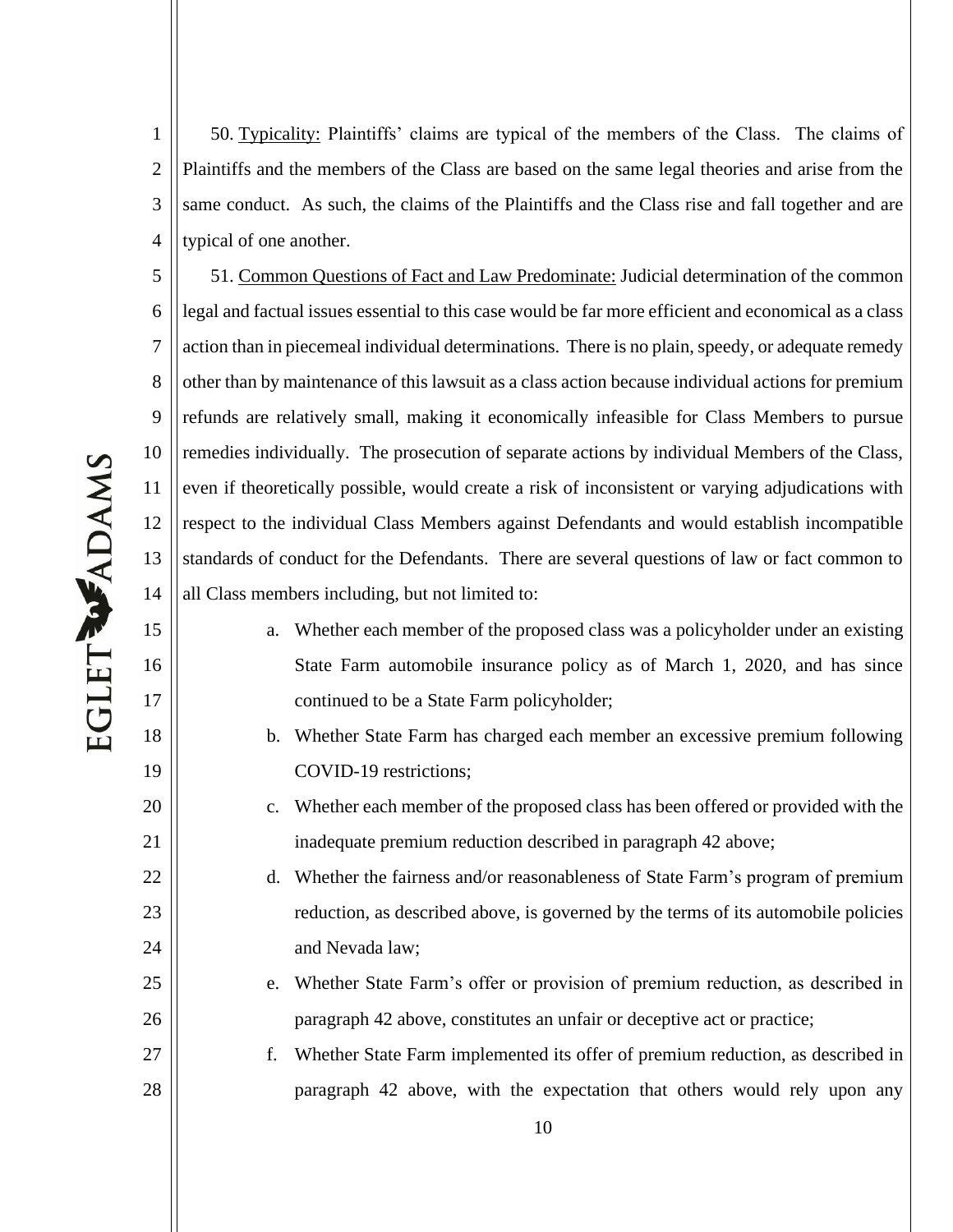misrepresentation, or any concealment or omission of material fact, subsumed within such offer;

- g. Whether State Farm's program of premium reduction, as described in paragraph 42 above, is unfair and/or unreasonable;
- h. Whether State Farm's program of premium reduction, as described in paragraph 42 above, constitutes a breach of the implied covenant of good faith and fair dealing contained in each of the company's Nevada automobile insurance policies;
- i. Whether State Farm's program of premium reduction, as described in paragraph 42 above, results in a violation of Nevada law; and

**EGLET WADAMS** 

1

2

3

4

5

6

7

8

9

10

11

j. Whether State Farm owes greater COVID-related premium reduction to its Nevada automobile insurance policyholders.

12 13 14 15 16 17 18 19 52. Adequacy of Representation: Plaintiffs are adequate representatives of the Class because their interests do not conflict with the interests of the other members of the Class. Plaintiffs will fairly, adequately, and vigorously represent and protect the interests of the members of the Class and have no interests antagonistic to the members of the Class. Plaintiffs have retained counsel who are competent and experienced in the prosecution of complex consumer class action litigation. Plaintiffs' attorneys have the resources, expertise, and experience to prosecute this action, and do not have knowledge of any conflicts among the members of Plaintiffs' Class, or any conflicts between the Class and Plaintiffs' attorneys.

20 21 22 23 24 25 26 27 28 53. Superiority: The class action is superior to other available methods for the fair and efficient adjudication of this controversy because: (a) the prosecution of a multitude of separate actions would be inefficient and wasteful of judicial resources; (b) the members of the Class may be scattered throughout Nevada and are not likely to be able to enforce their rights unless this action is maintained as a class action; (c) the issues raised can be more fairly and efficiently resolved in the context of a single action rather than through piecemeal litigation in the context of separate actions; (d) the resolution of litigation in a single forum will avoid the danger and resultant confusion of possible inconsistent determinations; (e) the prosecution of separate actions would create the risk of inconsistent or varying adjudications; (f) Defendants have acted and will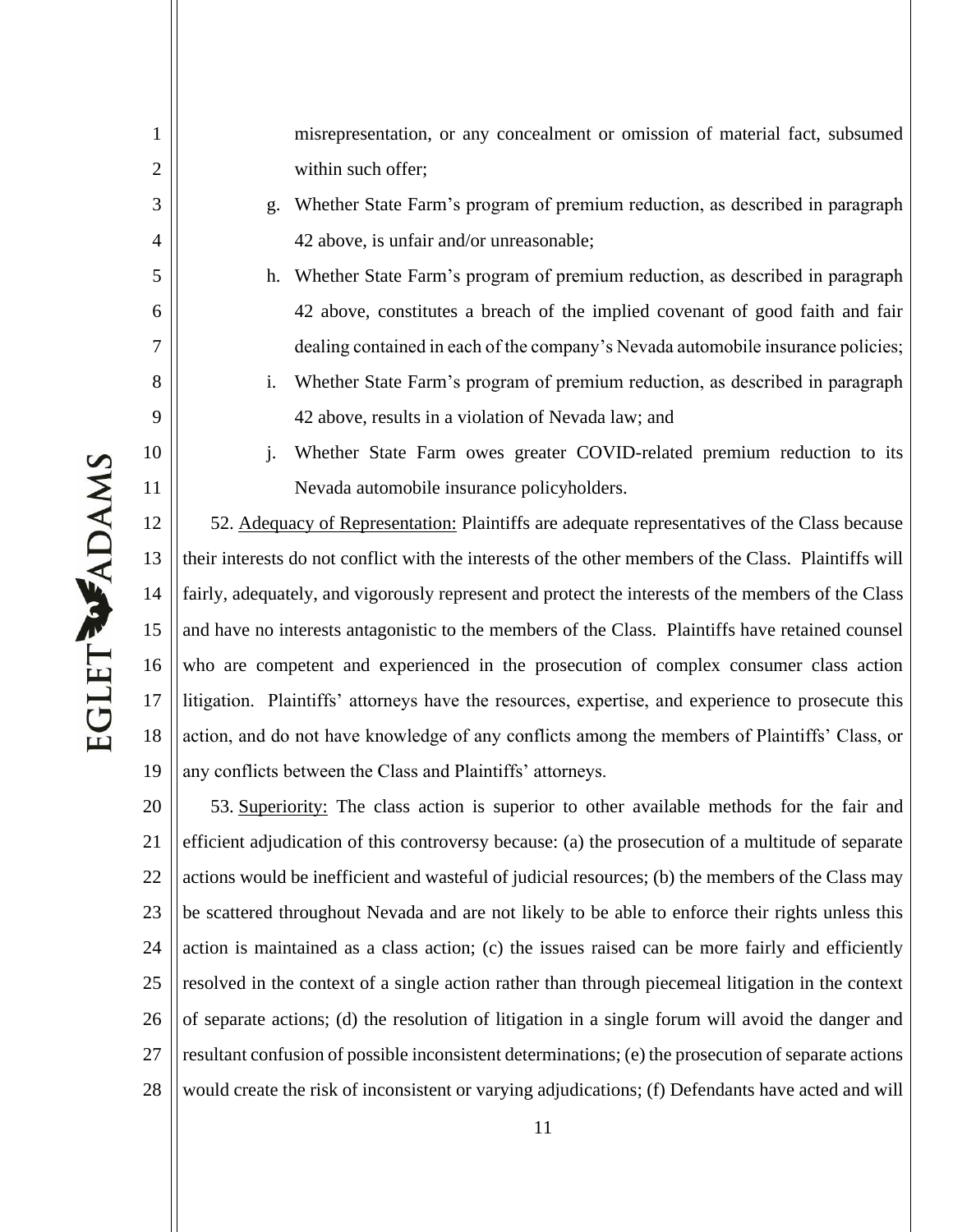6

7

8

9

10

11

12

13

14

15

16

17

18

19

20

23

24

25

27

1 2 3 4 5 act on grounds applicable to all Class members; (g) individual Class members' premium refund claims are relatively small and the expense and burden of individual litigation makes it impossible for Class members to individually redress the wrongs done to them; and (h) questions of law and/or fact common to the Class, especially on issues of liability, predominate over any individual question.

# **VII. CAUSES OF ACTION FIRST CAUSE OF ACTION**

### **Declaratory Relief Pursuant to NRS 30.040**

54. Plaintiffs, on behalf of themselves and all others similarly situated, repeat and incorporate by reference the allegations set forth in paragraphs 1 through 53 above.

55. State Farm has charged an excessive premium following COVID-19 restrictions.

56. State Farm's program of premium reduction, as described in paragraph 42 above, continues to unlawfully deprive its Nevada automobile insurance policyholders of the full and fair COVID-related premium relief to which they are entitled.

57. State Farm's program of premium reduction, as described in paragraph 42 above, is designed to secure for State Farm, and has secured and will continue to secure for State Farm, an unfair windfall at the expense of State Farm's Nevada automobile insurance policyholders.

58. State Farm's program of premium reduction, as described in paragraph 42 above, is unlawful.

21 22 59. An actual controversy of a justiciable nature exists regarding the contractual relationship between the Plaintiffs, on behalf of themselves and all others similarly situated, and State Farm, concerning the parties' rights and obligations with respect to State Farm's program of COVIDrelated premium reduction.

60. The controversy is of sufficient immediacy to justify the entry of a declaratory judgment regarding the contracts between the Plaintiffs, and all others similarly situated, and State Farm.

26 28 61. An actual controversy of a justiciable nature exists regarding State Farm's statutory responsibilities to provide automobile insurance and to not charge excessive premiums.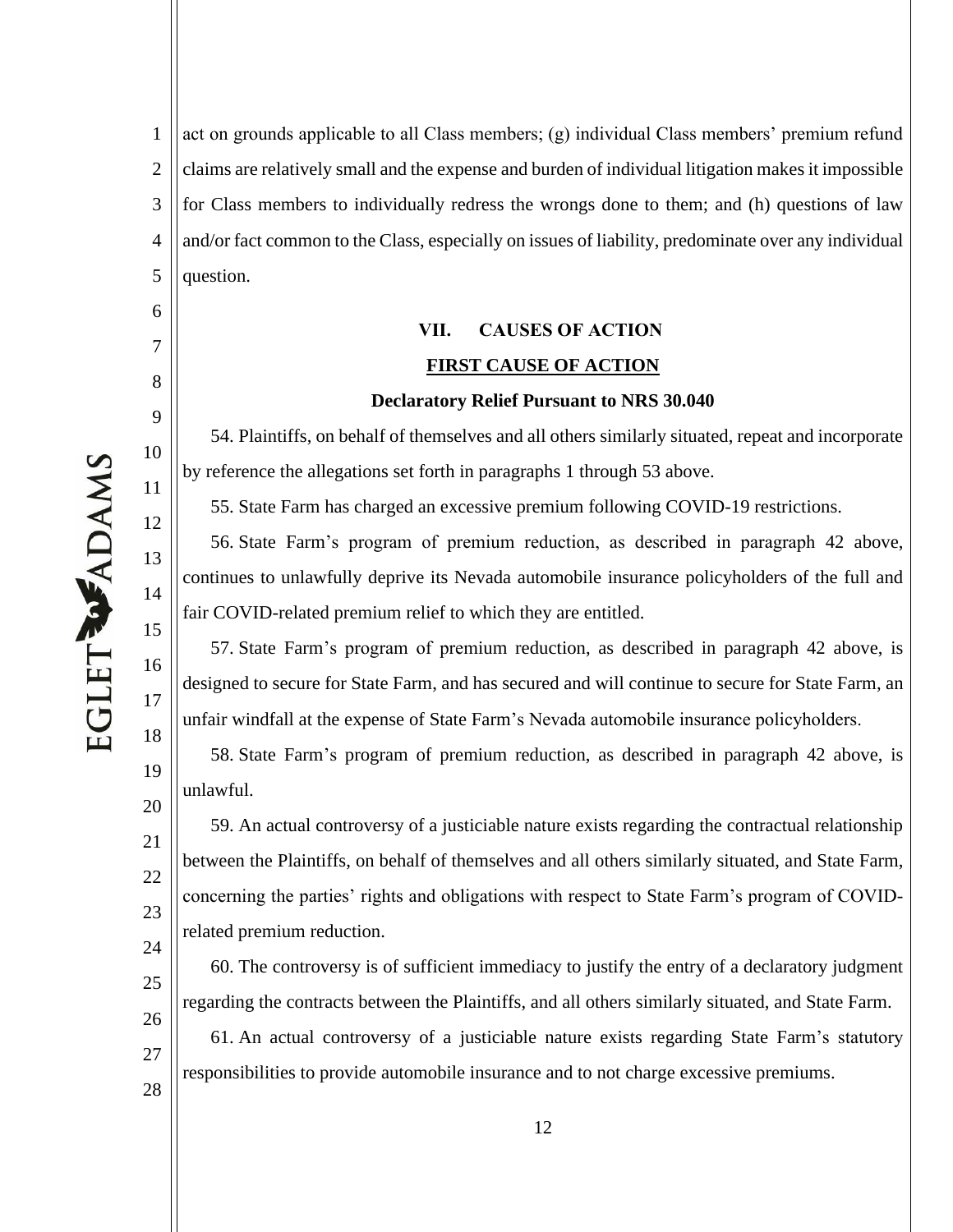1 2 62. An award of declaratory relief by this Court will terminate some or all the existing controversy between the parties.

### **SECOND CAUSE OF ACTION**

### **Breach of Contract**

5 6 63. Plaintiffs, on behalf of themselves, and all others similarly situated, repeat and incorporate by reference the allegations set forth in paragraphs 1 through 62 above.

7 8 64. Plaintiffs, and Class members, each entered an insurance contract for automobile insurance with State Farm.

65. The insurance contract is governed by Nevada law.

10 11 66. State Farm agreed to charge a premium that was reasonable in relation to the risk and was not excessive.

12 13 14 67. State Farm tells its insureds that the premiums it charges are determined by many factors including how the covered car is used and where the car is driven, in order to provide the insureds with the best combination of price, service, and protection.

15 16 17 68. State Farm is aware of that the effects of the COVID-19 pandemic and restrictions materially changed the nature of the risk being insured because there was material decrease in the claims frequency and severity.

18 19 69. In light of the change of the risk being insured, the pre-COVID-19 premium is excessive in relation to the COVID-19 risks.

20 21 70. Plaintiffs, and those similarly situated, paid an excessive premium when they paid the premium State Farm charged.

22 23 71. State Farm breached the insurance contract when it collected an excessive premium from Plaintiffs and those similarly situated.

24 25 26 72. As a direct result of State Farm's breach of contract, Plaintiffs on behalf of themselves and all others similarly situated, have been damaged as they paid an excessive premium and will continue to pay an excessive premium into the future.

- 27
- 28

EGLET WADAMS

3

4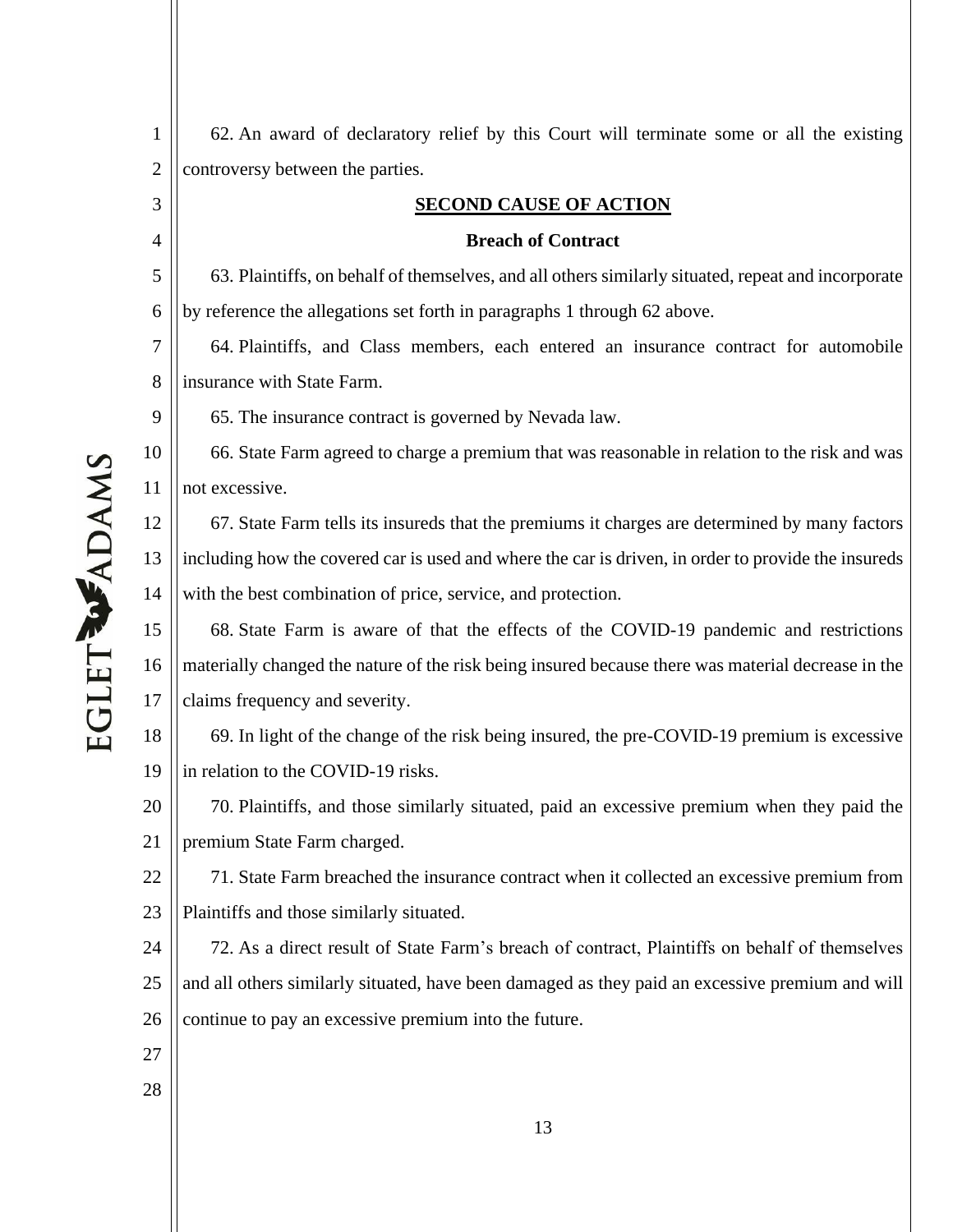7

8

9

10

11

12

1 2 3 73. As a direct and proximate result of the foregoing and as a result of the breach by Defendants, Plaintiffs, and those similarly situated, have sustained damages in an amount exceeding Fifteen Thousand Dollars (\$15,000.00).

4 5 6 74. It has been necessary for Plaintiffs to retain the services of counsel to represent him, and those similarly situation, to bring this action, and Plaintiffs are entitled to recovery of attorneys' fees and costs incurred herein.

### **THIRD CAUSE OF ACTION**

### **Breach of the Covenant of Good Faith and Fair Dealing (Contract)**

75. Plaintiffs, on behalf of themselves and all others similarly situated, repeat and incorporate by reference the allegations set forth in paragraphs 1 through 74 above.

76. Each existing automobile insurance policy State Farm has issued in the State of Nevada contains an implied covenant of good faith and fair dealing.

13 14 77. State Farm owes a duty of good faith and fair dealing to Plaintiffs and those similarly situated to act in a manner that is faithful to the purpose and spirit of the contract.

15 16 78. In order to fulfill the purpose and spirit of the contract, State Farm must charge a premium that is reasonable in relation to the risk insured against and is not excessive.

17 18 19 79. State Farm is aware that the effects of the COVID-19 pandemic and restrictions materially changed the nature of the risk being insured because there was a material decrease in the claims frequency and severity.

20 21 80. In light of the change of the risk being insured, the pre-COVID-19 premium is excessive in relation to the COVID-19 risks.

22 23 81. Plaintiffs, and those similarly situated, paid an excessive premium when they paid the premium State Farm charged.

24 25 82. State Farm has deliberately contravened the intention and spirit of the contract by collecting and retaining the excessive premium.

26 27 83. State Farm breached its duty of good faith and fair dealing when it collected and collected and retained an excessive premium from Plaintiffs and those similarly situated.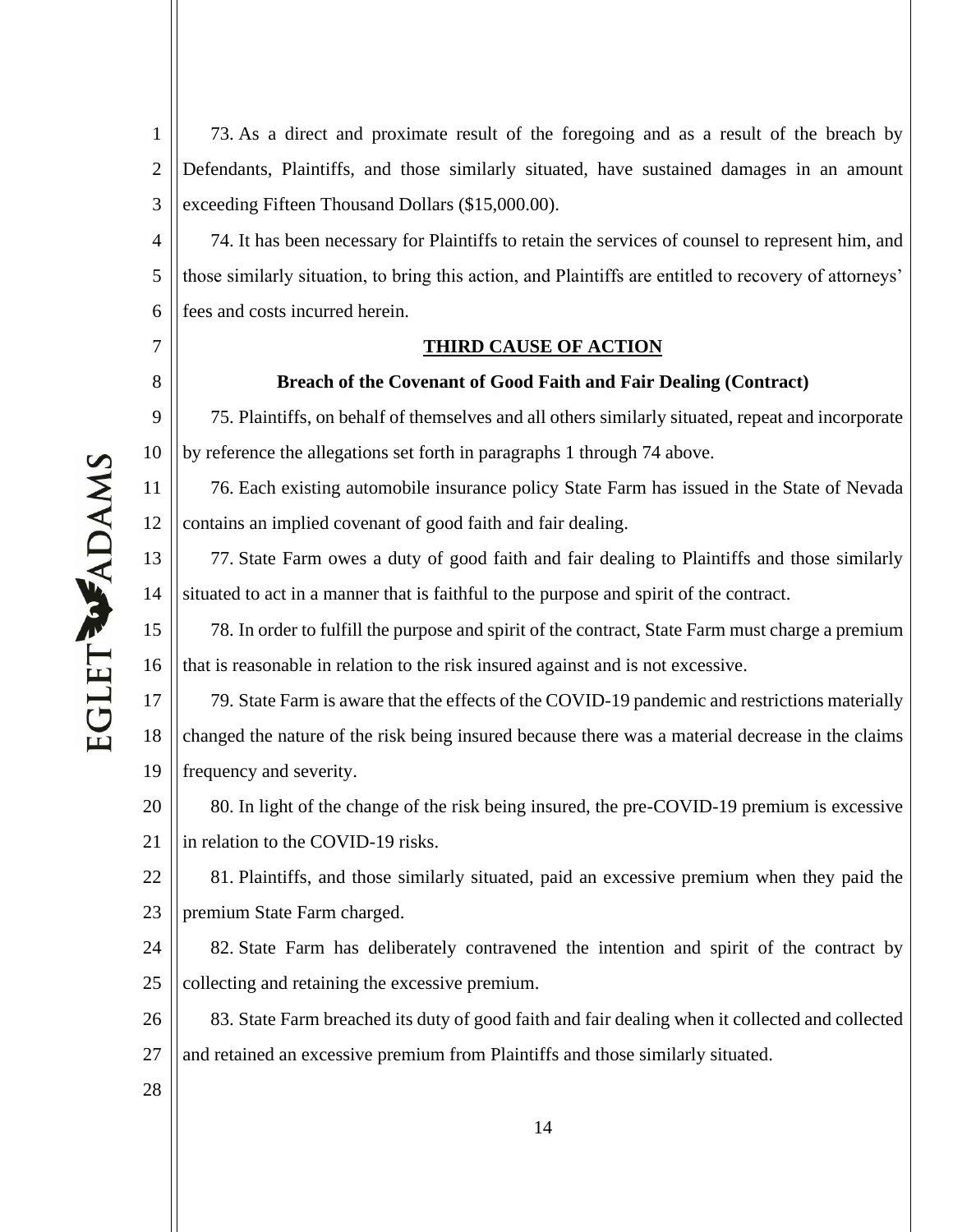1 2 3 84. As a direct result of State Farm's breach of contract, Plaintiffs on behalf of themselves and all others similarly situated, have been damaged as they paid an excessive premium and will continue to do so into the future.

4 5 6 85. As a direct and proximate result of the foregoing and as a result of the breach by Defendants, Plaintiffs, and those similarly situated, have sustained damages in an amount exceeding Fifteen Thousand Dollars (\$15,000.00).

7 8 9 86. It has been necessary for Plaintiffs to retain the services of counsel to represent them, and those similarly situation, to bring this action, and Plaintiffs are entitled to recovery of attorneys' fees and costs incurred herein.

### **FOURTH CAUSE OF ACTION**

### **Bad Faith**

87. Plaintiffs, on behalf of themselves and all others similarly situated, repeat and incorporate by reference the allegations set forth in paragraphs 1 through 86 above.

15 16 88. State Farm owes a duty of good faith and fair dealing to Plaintiffs, and all others similarly situated parties, and the duty is imposed by law.

17 18 89. As part of its duty of good faith and fair dealing, State Farm has a fiduciary-like relationship to Plaintiffs and all other similarly situated parties.

19 20 90. Under the law, Plaintiffs, and all those similarly situated parties, have the right to expect trust and confidence in the integrity and fidelity of State Farm.

21 22 91. State Farm contracted with Plaintiffs, and all those similarly situated, to provide protection, peace of mind, and security as it relates to their automobile insurance.

23 24 92. As set forth herein, State Farm, as part of its fiduciary-like duties, cannot charge or retain an excessive premium.

25 26 93. State Farm has breached its duty of good faith and fair dealing by charging and collecting from Plaintiffs, and all those similarly situated, an excessive premium.

27 28 94. State Farm has acted unreasonably with knowledge there is no unreasonable basis for its conduct.

10

11

12

13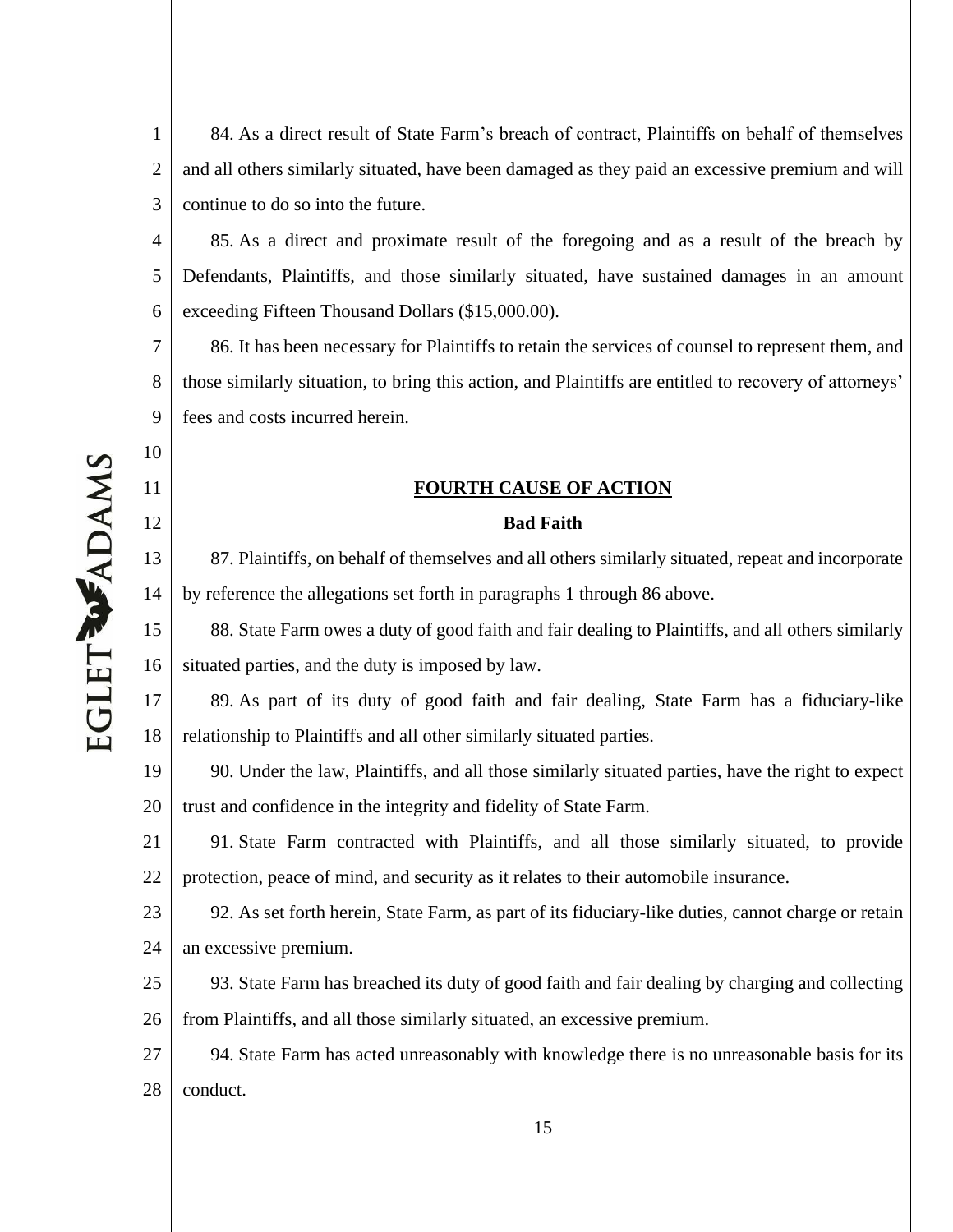1 2 3 95. State Farm represented to its customers, including Plaintiffs, and all those similarly situated, that it was taking measures to reduce costs to Plaintiffs, and all those similarly situated, during the COVID-19 crisis.

4 96. State Farm misrepresented the nature of any relief it may offer to its customers, including Plaintiffs, and all those similarly situated.

6 7 8 9 10 11 97. State Farm provided its policyholders with an average credit of 25% of their premiums for a period of March 20 through May31st, 2020. State Farm also claims to be reducing rates by an average of 12.7% for Nevada policyholders for current customers only at the time of policy renewal as well as for new and returning customers. This reduction is not only insufficient concerning the actual reduction in driving time and distance, but it only applies at the time of renewal or at sign up.

12 13 14 98. This limited premium credit and minimal reduction only at the time of renewal or sign-up is insufficient, particularly where driving in the State has declined between forty percent (40%) and seventy percent (70%) depending on the week.

15 16 17 99. In so doing, State Farm is taking advantage of its insureds, including Plaintiffs and those similarly situated, by continuing to collect and charge excessive premiums despite the greatly reduced risk and enjoying substantial profits as a result.

18 19 100. State Farm has acted in bad faith in breaching the fiduciary responsibility it owes to Plaintiffs and all those similarly situated.

20 21 101. State Farm's actions were not keeping with the relationship of trust and confidence with its insureds, including Plaintiffs and all those similarly situated.

22 23 24 25 102. As a direct and proximate result of the foregoing and as a result of the breach by Defendants, Plaintiffs, and those similarly situated, have sustained damages as they have paid and will continue to pay into the future in an amount exceeding Fifteen Thousand Dollars (\$15,000.00).

26 27 28 103. Defendant made intentional misrepresentations to its insureds and acted with conscious disregard to the rights of its insureds thus entitling Plaintiffs, and all those similarly situated, to an award of punitive damages.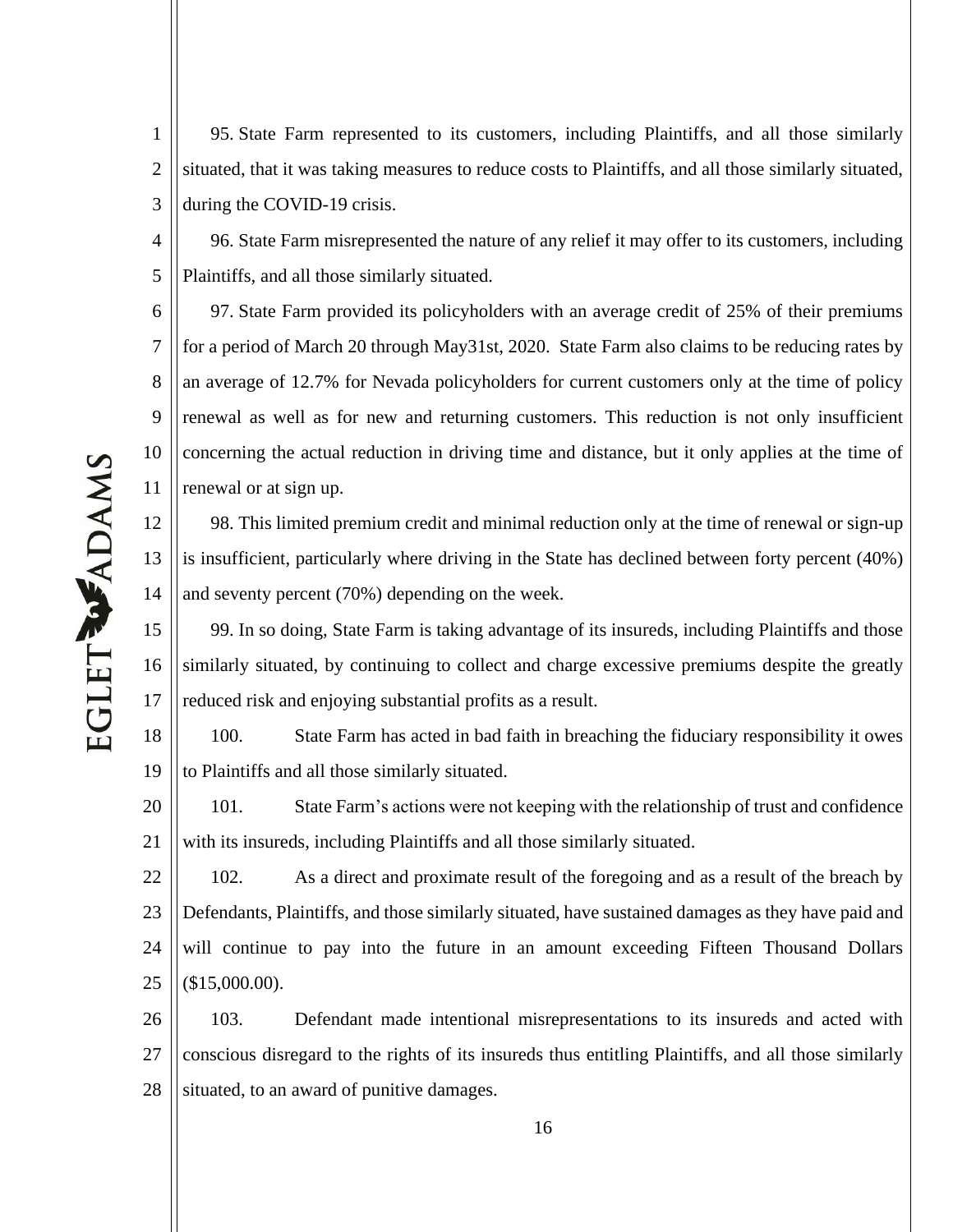1 2 3 104. It has been necessary for Plaintiffs to retain the services of counsel to represent them, and those similarly situation, to bring this action, and Plaintiffs are entitled to recovery of attorneys' fees and costs incurred herein.

### **FIFTH CAUSE OF ACTION**

**Violation of Nevada's Deceptive Trade Practices Act (NRS §§ 598.0903 to 598.0999)** 

6 7 105. Plaintiffs, on behalf of themselves and all others similarly situated, repeat, and incorporate by reference the allegations set forth in paragraphs 1 through 104 above.

8 9 10 11 12 13 106. At all times relevant herein, Defendants violated the Nevada Deceptive Trade Practices Act, §§ 598.0903 to 598.0999, by representing to its automobile insurance policyholders that they will receive premium rates based upon risk factors, offering an inadequate premium reduction in light of the COVID-19 pandemic, and failing to take into consideration the ongoing decrease in risk due to the decreased volume of vehicle traffic on all roads throughout Nevada.

14 15 16 17 107. Defendant made false or misleading statements of fact concerning the price and cost of its automobile insurance policies, as set forth above, in violation of NRS 598.0915(13) and otherwise knowingly made false representations in its communications with automobile insurance policyholders regarding the COVID-19 premium reduction described above.

18 19 20 108. In making its offer of premium reduction, State Farm represented to its Nevada automobile insurance policyholders (implicitly, if not explicitly) that such offer is fair and reasonable, when in fact it is neither.

21 22 23 24 109. In making its offer of premium reduction, State Farm concealed from its Nevada automobile insurance policyholders, or omitted to share with such policyholders, the inadequacy and unfairness of that offer. State Farm engaged in such conduct with the intent that others rely upon such concealment and/or omission.

25 26 27 28 110. In making its offer of premium reduction, State Farm expressly represented to its Nevada automobile insurance policyholders that it "works hard to offer you [the customer] the best combination of price, service, and protection." This was a misrepresentation of State Farm's intent as the premium credit was only provided once even though Governor Sisolak's March 12,

4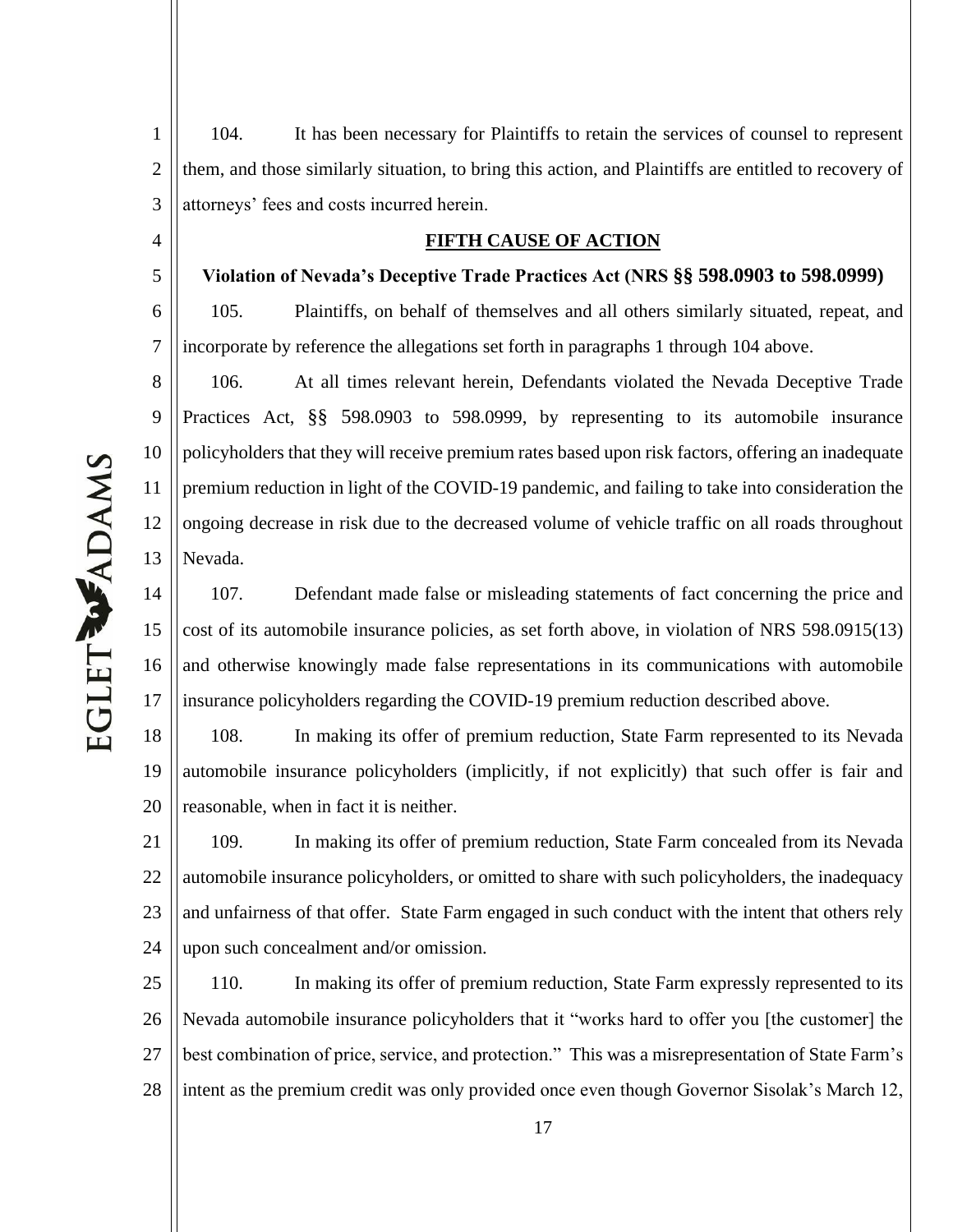1 2 2020 emergency declaration has been ongoing for 11 months, and may continue for several months.

3 4 5 111. As a direct result of State Farm's conduct, Plaintiffs on behalf of themselves and all others similarly situated, have been deprived of fair and adequate premiums as well as COVIDrelated premium reduction to which they are fairly and lawfully entitled.

6 7 8 112. As a direct and proximate result of the foregoing and as a result of the breach by Defendants, Plaintiffs, and those similarly situated, have sustained damages in an amount exceeding Fifteen Thousand Dollars (\$15,000.00).

9 10 11 113. Defendant made intentional misrepresentations to its insureds and acted with conscious disregard to the rights of its insureds thus entitling Plaintiffs, and all those similarly situated, to an award of punitive damages.

12 13 14 114. It has been necessary for Plaintiffs to retain the services of counsel to represent them, and those similarly situation, to bring this action, and Plaintiffs are entitled to recovery of attorneys' fees and costs incurred herein.

### **VIII. PRAYER FOR RELIEF**

**WHEREFORE**, Plaintiffs, and those similarly situated, pray for relief and damages as follows, that the court:

- A. Determine this action is a proper class action and appoint Plaintiffs' representatives of the Class under Rule 23 of the Nevada Rules of Civil Procedure;
	- B. Declare the parties' rights, duties, status, or other legal relations;
- C. Enter the judicial declarations sought by this complaint;
- D. Award compensatory damages to Plaintiffs, and all others similarly situated, for State Farm's wrongful conduct detailed above;
- E. Award punitive damages;
	- F. Award to Plaintiffs, and all others similarly situated, all attorneys' fees and costs; and

15

16

17

18

19

20

21

22

23

24

25

26

27

///

///